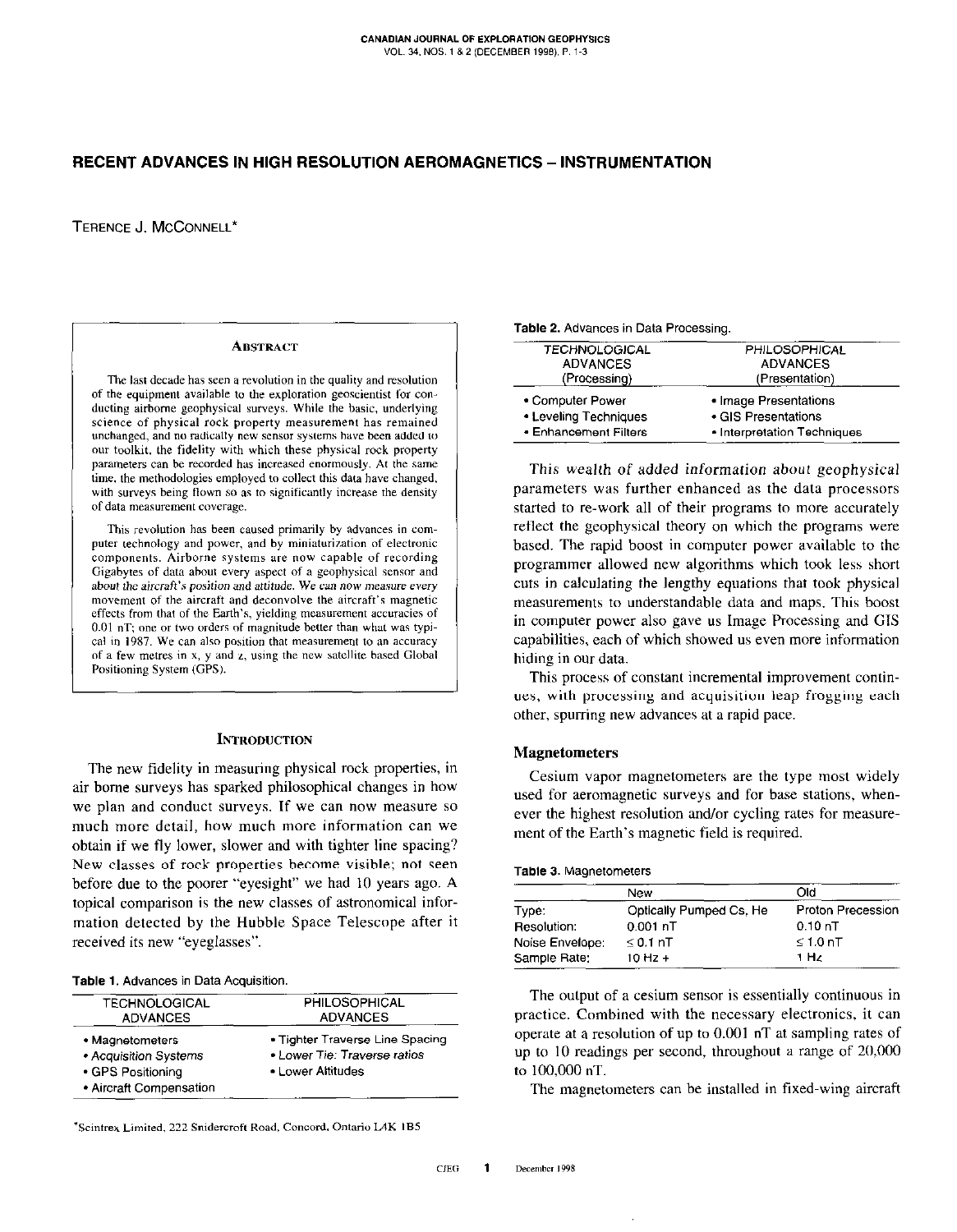or helicopters, in either "stinger" or "towed bird" configurations, and, in addition to measuring total magnetic field, can be used to make vertical, transverse and/or longitudinal gradient measurements by using two or more sensors (see Fig. 1).

A typical cesium magnetometer installation comprises some or all of the following subsystems:

- sensor
- \* Orienting Gimbal
- \* Signal Processor and/or Compensator and
- \* Airfoil

## Aircraft Motion and Attitude Sensors

With the increased computer power available both on the aircraft, and for post-flight data analysis, we are now able to make good use of platform motion measurements to deconvalve the artificial anomalies created by the aircraft, from anomalies created by geologic variations.

When a magnetometer is installed in a fixed-wing aircraft, typically in a tail stinger, it is necessary to compensate the magnetometer for the fact that the aircraft itself creates different magnetic effects when it is in different orientations with respect to the Earth's magnetic field vector. A decade ago it was common to use a compensation system which mechanically corrected for the effect of the aircraft. These systems utilized special magnetic materials mounted near the sensors to offset the effect of the main body of the aircraft or, used Helmholtz coils surrounding the sensors to "buck out" the aircraft's magnetic field. Systems in use today simply record in detail all of the relevant magnetic and aircraft-motion data. and use software programs to recreate the magnetic field that would exist if the aircraft was not present.

The basis of these automatic software compensators is the correlation of the motion noise on the magnetometer with the pitch, roll and yaw (and rates of change of these elements) of the aircraft. Permanent, induced and eddy current effects are compensated by this method, as are the residual heading effects of the individual magnetometer sensors. A set of algorithm co-efficients is derived which, when applied to onsurvey-line data, serves to separate the effect of the aircraft from the effect of local geology.

The attitude and motion of the aircraft in flight, with respect to the Earth's magnetic field vector, is monitored by a three-component flux-gate magnetometer which is very sensitive to attitude changes. The outputs of this magnetometer, or motion sensor, are used in the mathematical computations on the raw magnetic data to produce the compensated magnetometer or gradient data. This set of PC-based programs can be used for both real-time and post-flight compensation of the raw magnetic data.

With towed bird systems, more and more operators are using pitch, roll and yaw detectors in the bird to correct for geometric errors created as the bird departs from its assumed ideal flight orientation.

## Navigation and Positioning

Global Positioning Systems, or GPS, are the ultimate in navigation and positioning systems for aerial surveying. GPS is a system which provides accurate positional information based on signals received from a constellation of 24 satellites. GPS is a system that has been developed by the U.S. Department of Defense for military use. Glonast is the equivalent Russian system.

GPS brings a number of important benefits to aerial surveying. Firstly, the coordinates of the survey aircraft (horizontal and vertical) are provided on a continuous basis. This not only improves the quality of survey navigation and reduces its cost, it also simplifies data compilation and presentation by eliminating, to a large degree, the tedious and error-prone manual steps inherent in flight path recovery from film or video. Secondly, GPS provides a reusable positioning system. Surveys flown at different times in the same area may be precisely correlated in position, making it easy to repeat survey lines or to fly gap-filler lines.

Modem navigation systems have the ability to present the entire survey area, complete with the desired flight path grid, as a graphic Moving Map display, with the position of the aircraft being continuously updated and plotted on a screen, as it proceeds along the flight line. Additionally the system provides a steering indicator to assist the pilot/navigator to "steer" accurately along the proposed flight-line. This display is continuously updated and displays numeric information such as: heading, latitude and longitude or UTM coordinates, cross track, line number, ground speed, distance to go, GPS time, PDOP (data quality), GPS altitude, and more.

More recent innovations have added the third dimension to the navigational instructions presented to the pilot. In these systems, a pre-programmed digital terrain map is compared to the real-time GPS derived elevation and climb/descend instructions are given to the pilot, in addition to the customary left/right instructions. 3D navigation has proved itself to significantly improve the quality of data collected in rugged terrain, by minimizing height variations between adjacent flight lines, and at the tie-traverse crossover points.

The true accuracy of the position obtained with a GPS receiver is dependent upon the equipment used. Stand-alone, or autonomous, GPS sensors are subject to "Selective Availablity" (SA), a process whereby the US military owners of the network can "selectively" reduce the accuracy of an autonomous GPS receiver at will. This is done for national security purposes. Most survey operators get around this degradation of signal by using a process of "Differential Correction" of the aircraft's recorded GPS position. Through the acquisition of GPS data from a stationary base, and an analysis of the apparent "movement" of this non-moving location, a correction factor is developed which can be applied to the aircraft GPS, thereby reversing the effect of SA. This can be done in realtime, or post tlight. The resultant accuracy's are typically in the order of a few metres of true location in x, y and z. This capability has significantly enhanced the accuracy with which our